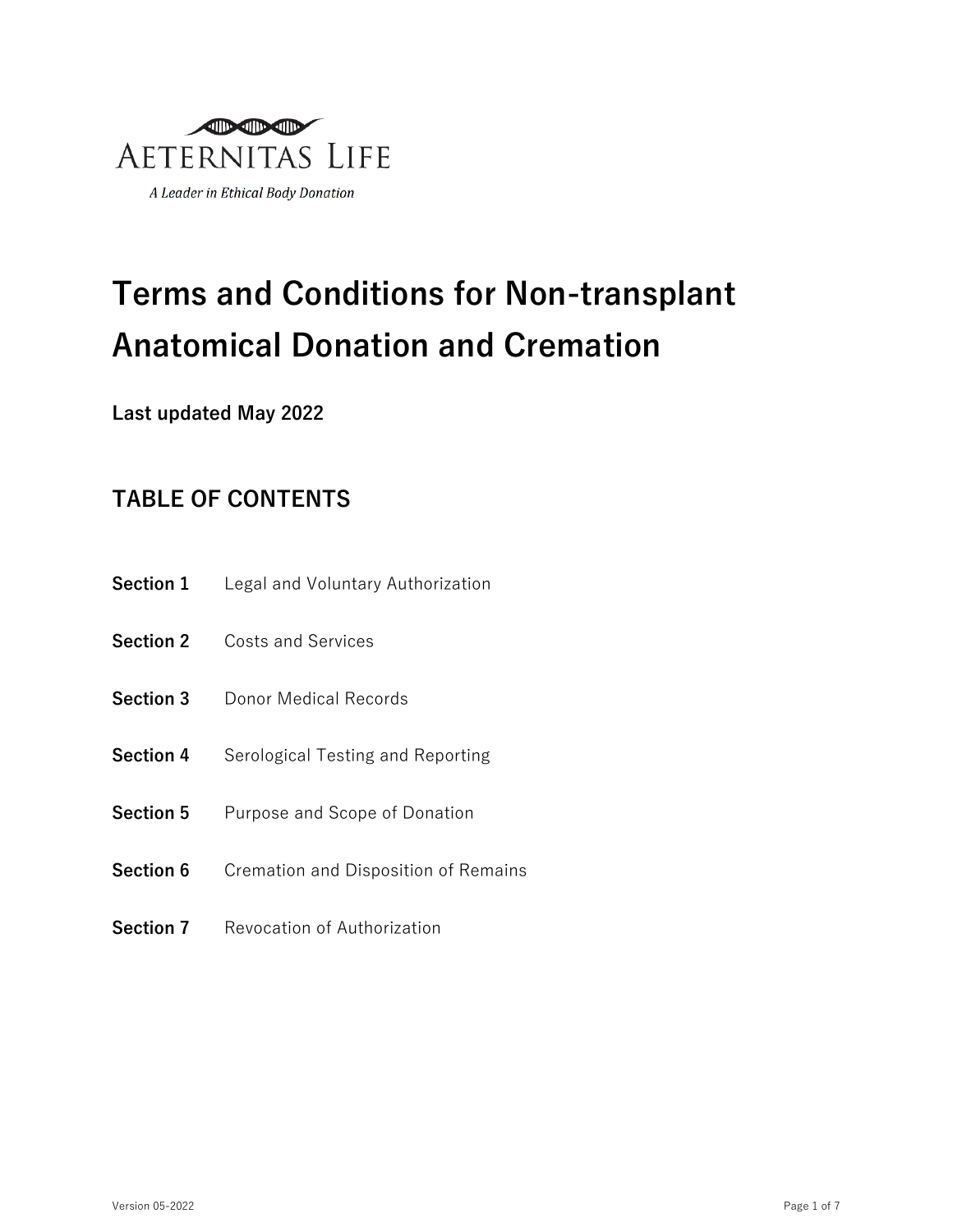# **Section 1** Legal and Voluntary Authorization

The authorizing person understands and confirms that they are legally authorized to make an anatomical donation pursuant to ORS 97.955 or ORS 97.965 and have the right to authorize the cremation and disposition of the donor's remains pursuant to ORS 97.130.

The authorizing person understands and confirms that the anatomical donation is a gift to science, for the purpose of medical research, training, and education.

The authorizing person understands and confirms that the donor's body, including the organs, tissues and fluids derived from the anatomical donation, will be treated with dignity, sensitivity, care, and confidentiality at all times throughout the donation process.

The authorizing person understands and confirms that a funeral service, open casket viewing, embalming or transplant anatomical donation may not be possible with anatomical donation.

The authorizing person understands and confirms that, pursuant to ORS 97.082, an autopsy will not be performed to determine the cause or contributing factors of death with anatomical donation.

The authorizing person understands and confirms that they are not under the influence of anesthesia or any drug that could influence their ability to give voluntary authorization.

The authorizing person understands and confirms, upon their oath and under penalty of perjury, that they have the legal right to give authorization to control the remains of the donor named in the document of authorization for anatomical donation and cremation.

The authorizing person understands and confirms, that pursuant to ORS 97.974, the authorizing person, next of kin, and witnesses, agrees to hold Aeternitas Life, crematory, associated parties, funeral director, or persons acting as such, their officers, and employees harmless from any liability cost or expenses resulting from the authorization for anatomical donation and cremation.

The authorizing person understands and confirms, that pursuant to ORS 97.976, the authorizing person, next of kin, and witnesses, agrees to hold Aeternitas Life and all associated agents, including the anatomical donation end users, harmless from loss or damage, including incidental and consequential damage which results from the authorizing person not having proper legal authority to authorize the anatomical donation.

The authorizing person understands and confirms that they have had adequate time for consideration and have had all their questions answered satisfactorily by Aeternitas Life.

The authorizing person understands and confirms that they have verified their understanding of all listed disclosures and grant authorization for anatomical donation and cremation without coercion and of their own free will as indicated by their signature on the document of authorization.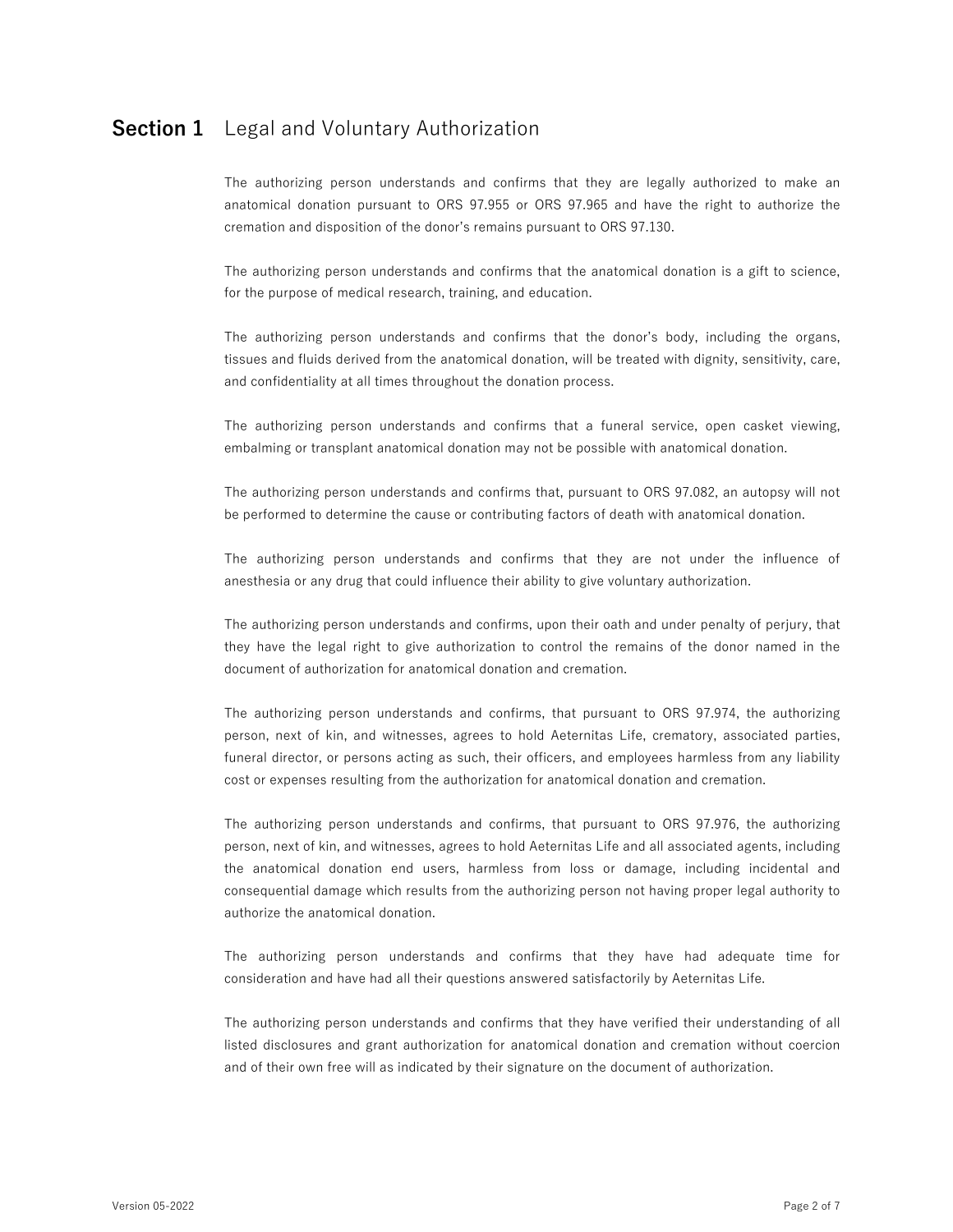#### **Section 2** Costs and Services

The authorizing person understands and confirms that pursuant to ORS 97.981, neither the donor's estate nor the donor or their designee will receive monetary compensation or valuable consideration for this anatomical donation and cremation.

The authorizing person understands and confirms that upon authorization of anatomical donation, Aeternitas Life agrees to be responsible for certain costs directly related to the anatomical donation.

The authorizing person understands and confirms that costs directly related to the anatomical donation include transportation of the donor from the place of death to a mortuary service contractor, intermediary or Aeternitas Life facility, death certificate processing, cremation and distribution or disposition of the organs, tissues, and fluids as part of the anatomical donation.

The authorizing person understands and confirms that Aeternitas Life will not reimburse funeral service or transportation costs incurred before the authorization of anatomical donation, or costs not directly related to the anatomical donation.

The authorizing person understands and confirms that Aeternitas Life can only accept authorization for anatomical donation from legal residents of states in the service area, and that signing the authorization for anatomical donation and cremation does not guarantee acceptance.

The authorizing person understands and confirms that the cost of supplemental services authorized by the authorizing person will be the responsibility of the authorizing person and must be paid in full before acceptance of the donor in the service area.

The authorizing person understands and confirms that legal residents of states in the service area who pre-register with Aeternitas Life but pass away outside of the service area cannot be accepted.

The authorizing person understands and confirms that individuals with HIV, hepatitis B or C, tuberculosis, prion disease, or antibiotic-resistance viral or bacterial infection cannot be accepted.

The authorizing person understands and confirms that any individual who pre-registers with Aeternitas Life but contracts an infectious, contagious, communicable, or dangerous diseases before passing away in the service area cannot be accepted.

The authorizing person understands and confirms that in the condition that unforeseen circumstances at the time of death appear to make transportation of the donor to an Aeternitas Life not possible for any reason, the company reserves the right, at its sole discretion and direction, to forego anatomical donation and provide for the disposition of human remains at a local crematorium.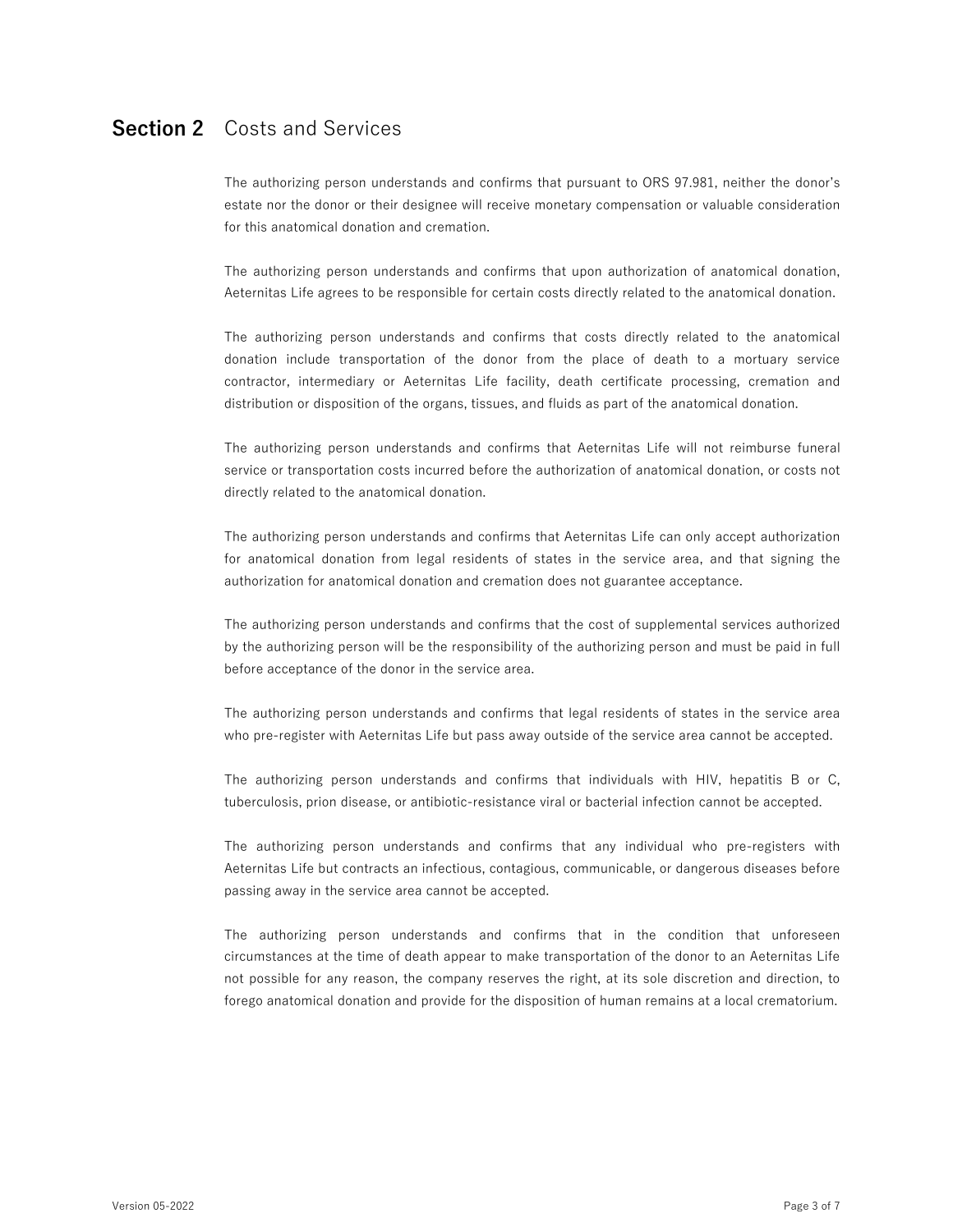# **Section 3** Donor Medical Records

The authorizing person understands and confirms that the document of authorization specifically authorizes and grants disclosure of the donor's medical records and other relevant records.

The authorizing person understands and confirms that the document of authorization authorizes performing of testing and reporting for transmissible diseases, archiving of blood samples, the possibility of public display, safety or trauma testing, and such other requirements as may be applicable for the specific purpose and scope of the anatomical donation.

The authorizing person understands and confirms that the document of authorization authorizes the cremation and disposition of the donor's remains upon completion of the anatomical donation.

The authorizing person understands and confirms that the donor's name, address, social security number, death certificate information and all other records regarding the anatomical donation shall be kept on file by the company at a secure location.

The authorizing person understands and confirms that all protected health information as defined by the Health Insurance Portability and Accountability Act (HIPAA), referred to in Title 45, § 164.512 Code of Federal Regulations, will remain confidential and will be stored in a secure location.

#### **Section 4** Serological Testing and Reporting

The authorizing person understands and confirms that testing or analysis that facilitates the use of the anatomical donation may be performed by a facility licensed to perform post-mortem disease testing, a Clinical Laboratory Improvement Amendments (CLIA) Certified laboratory, selected by Aeternitas Life.

The authorizing person understands and confirms that serological testing may include but is not limited to blood testing to screen for HIV, hepatitis B and C.

The authorizing person understands and confirms that serological results may be reported to public health authorities if required by ORS 433.004.

The authorizing person understands and confirms that for a donor one month (28 days) of age or less, adequate consent pursuant to law shall be obtained for collection of blood from the birth mother for testing, if applicable.

The authorizing person understands and confirms that the testing, recovery, storage and distribution of organs, tissues, and fluids as part of the anatomical donation will be administered by Aeternitas Life, a non-transplant anatomical research and recovery organization (NARRO) licensed by the Oregon Health Authority (OHA).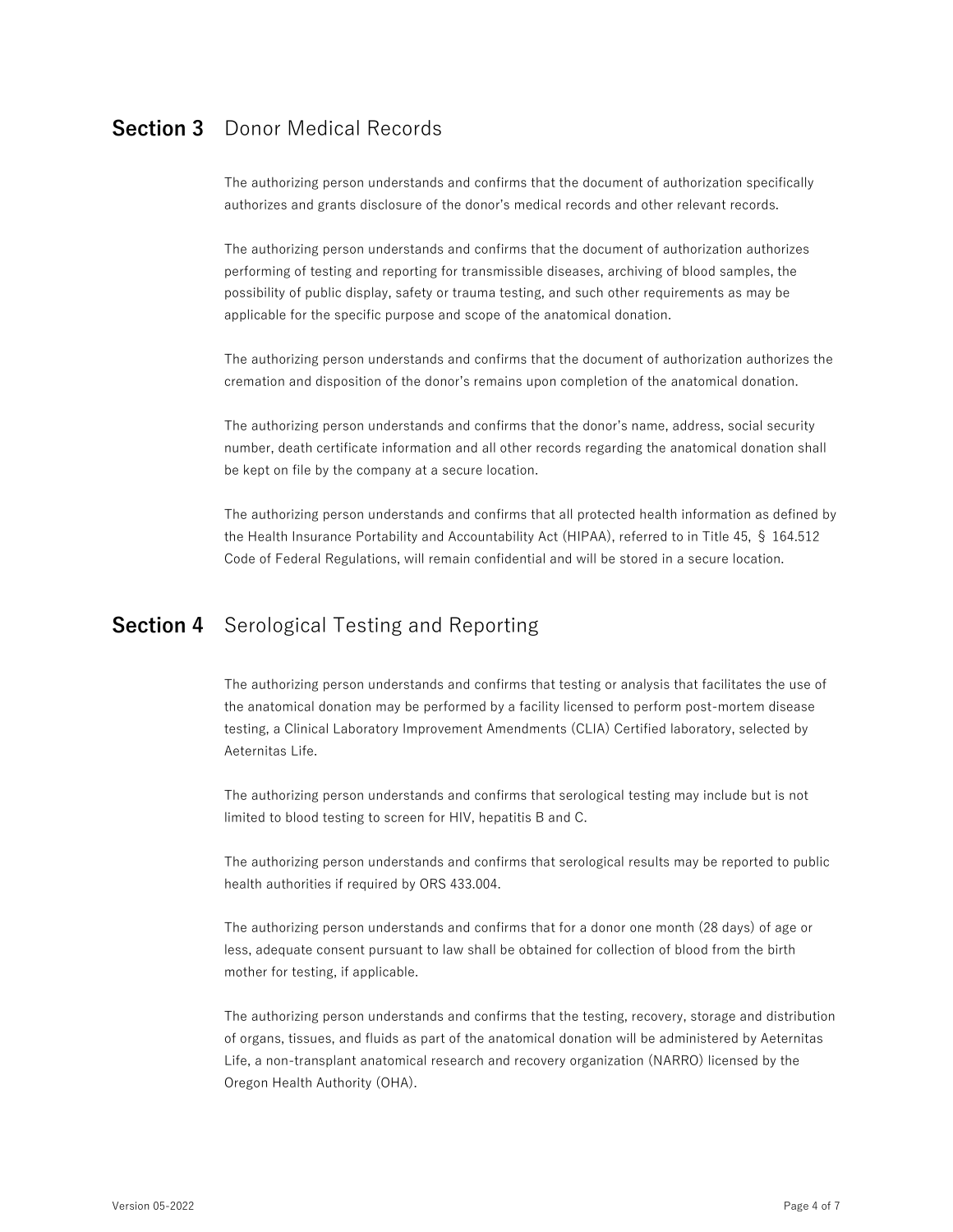# **Section 5** Purpose and Scope of Donation

The authorizing person understands and confirms that the organs, tissues, and fluids recovered and distributed as part of the anatomical donation, will go to benefit medical research, training, and education, and may be embalmed, preserved, stored, and used indefinitely.

The authorizing person understands and confirms that no guarantee can be given that the anatomical donation will benefit a specific medical research, training, or education program.

The authorizing person understands and confirms that the organs, tissues, and fluids recovered as part of the anatomical donation may be distributed to several institutions.

The authorizing person understands and confirms that the organs, tissues, and fluids recovered as part of the anatomical donation may be distributed to universities, laboratories, medical training organizations, and other approved organizations at the sole discretion of Aeternitas Life.

The authorizing person understands and confirms that the organs, tissues, and fluids recovered as part of the anatomical donation may be used by institutions for approved uses, including anatomy and physiology education, pathology education, forensic education, surgical training, medical research, medical dissection, or other appropriate uses that have been thoroughly detailed and vetted at the sole discretion of Aeternitas Life.

The authorizing person understands and confirms that the procedures, methods, and research utilized in specific research programs, derived from the organs, tissues and fluids recovered as part of the anatomical donation may be examined and approved by an independent institutional review board (IRB), selected by Aeternitas Life.

The authorizing person understands and confirms that the organs, tissues, and fluids recovered as part of the anatomical donation may be distributed to non-profit and for-profit institutions, in the United States and internationally.

The authorizing person understands and confirms that all institutions are prohibited from transferring organs, tissues, and fluids recovered and distributed by Aeternitas Life as part of the anatomical donation to third party institutions without the express written consent of Aeternitas Life.

The authorizing person understands and confirms that all institutions are prohibited from utilizing photography, videography, or other method to publicly display or identify the organs, tissues and fluids recovered and distributed by Aeternitas Life as part of the anatomical donation without the express written consent of Aeternitas Life.

The authorizing person understands and confirms, that pursuant to ORS 97.972(9), neither the physician who attends the donor at death or the physician who determines the time of the donor's death may participate in the recovery of the organs, tissues and fluids recovered as part of the anatomical donation.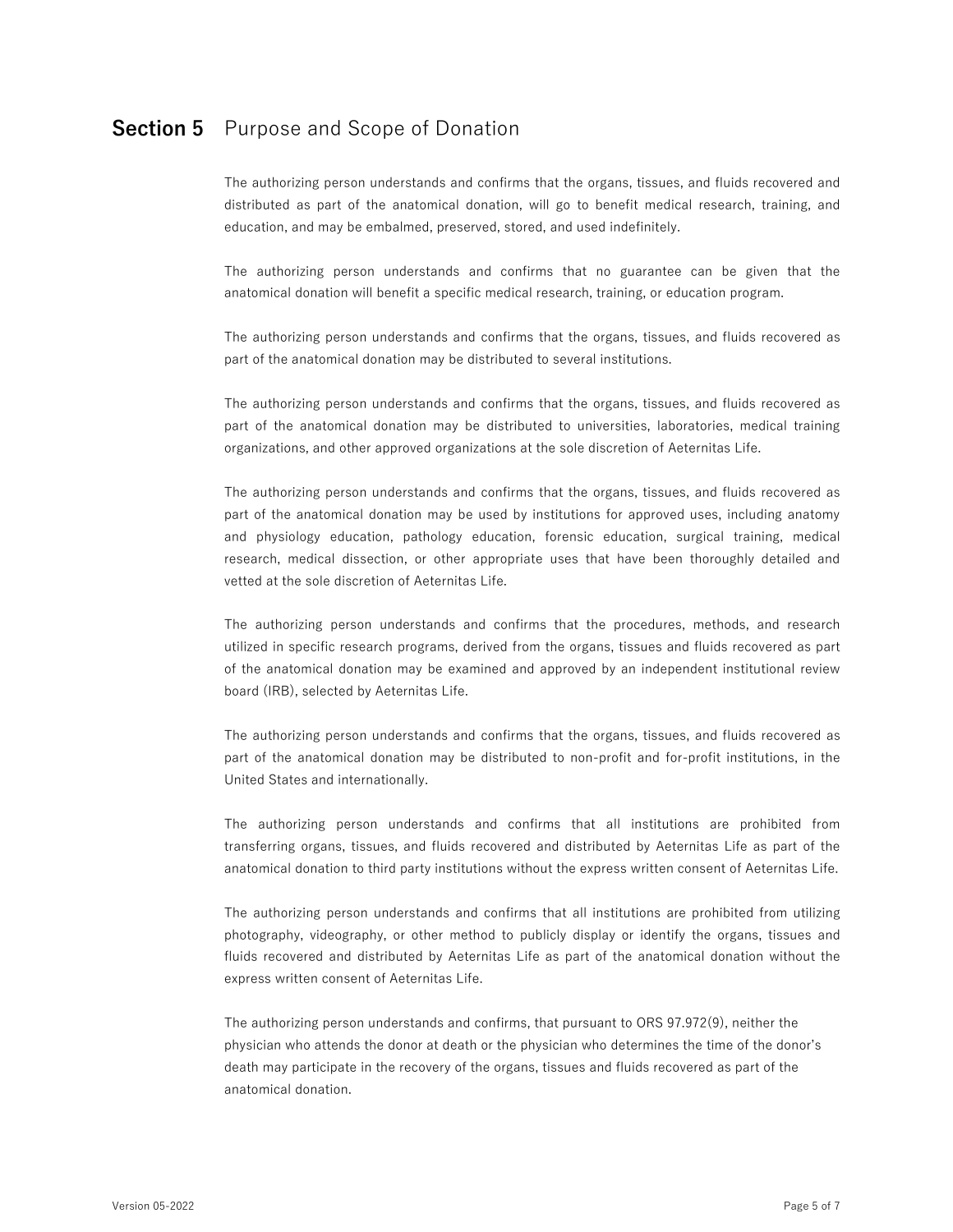# **Section 6** Cremation and Disposition of Remains

The authorizing person understands and confirms that the donor's remains after anatomical donation will be cremated by a facility licensed by the Oregon Mortuary and Cemetery Board (OMCB), selected by Aeternitas Life.

The authorizing person understands and confirms that disposition of remains after anatomical donation may be conducted by the institutions to which they have been distributed, in accordance with all laws pertaining to the disposition of human remains.

The authorizing person understands and confirms that they may request that the cremated remains of the donor be returned to a designated recipient or scattered after anatomical donation.

The authorizing person understands and confirms that all cremations of human remains are performed individually by a licensed crematory, selected by Aeternitas Life.

The authorizing person understands and confirms that the crematory makes all reasonable efforts, and uses its best efforts, to avoid commingling of cremated remains, however there will be inadvertent or incidental commingling of minute particles of cremated remains as part of the cremation process from the residue of previously cremated remains, and the authorizing person understands and accepts this fact.

The authorizing person understands and confirms that in most cases, cremated remains can be returned to a recipient designated by the authorizing person in three to twelve months after the anatomical donation was made, depending on the purpose and scope of the donation.

The authorizing person understands and confirms that Aeternitas Life will use its best efforts to maximize the charitable impact of the donation. As such, the quantity of cremated remains returned may range from one or more grams to one or more kilograms. Pursuant to ORS 438.715(2), any cremated remains returned to a recipient in a cardboard or plastic urn will not include the cremated remains of the organs, tissues, and fluids recovered for research and education.

The authorizing person understands and confirms that any belongings, implants, or personal effects that arrive with the donor will be cremated or disposed in accordance with applicable regulations and will not be returned to a recipient.

The authorizing person understands and confirms that arrangements must be made to remove any belongings or personal effects, such as possessions or valuables prior to the time that the donor is transported to Aeternitas Life.

The authorizing person understands and confirms that Aeternitas Life will deliver or dispose of the cremated remains as directed by the authorizing person on the document of authorization.